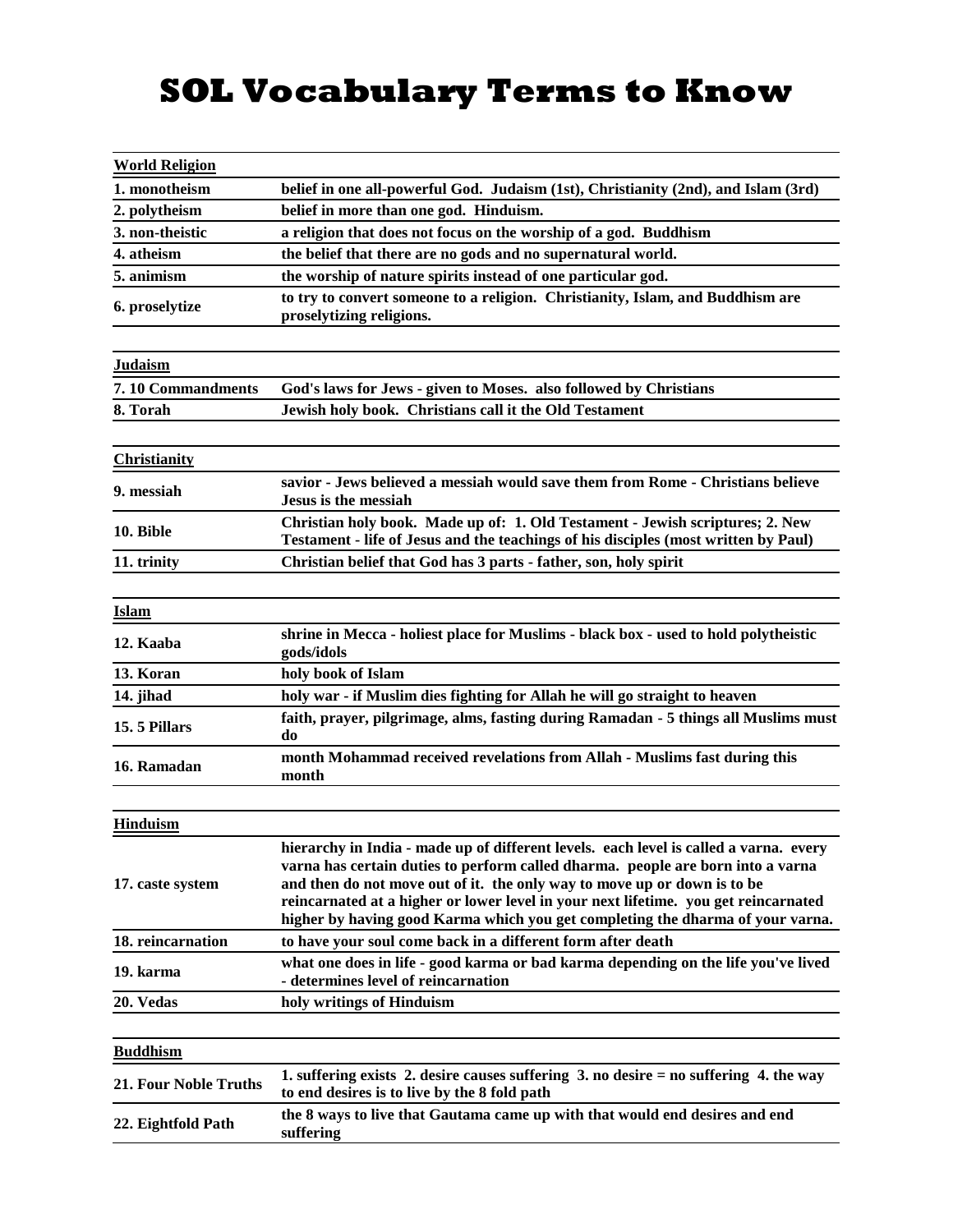| 23. nirvana                                                 | nothingness - when your spirit ends reincarnation and becomes one with the<br>universe - the ultimate goal of Buddhism                                                                                                     |
|-------------------------------------------------------------|----------------------------------------------------------------------------------------------------------------------------------------------------------------------------------------------------------------------------|
| <b>Religious Conflicts</b>                                  |                                                                                                                                                                                                                            |
| <b>24. West</b><br><b>Bank/Jerusalem</b><br><b>Conflict</b> | religious war in Middle East. West Bank of Jordan River in Israel. Israeli Jews<br>and Palestinian Muslims are still fighting over it today. Both see Jerusalem as a<br>holy city and want to control that area.           |
| 25. Kashmir Conflict                                        | religious war in India. Kashmir is a region of northwestern India. The people<br>there are Muslim. Pakistan (Muslim country near there) is fighting India (Hindu<br>country that owns Kashmir) for control of the land.    |
| 26. Northern Ireland<br><b>Conflict</b>                     | religious war going on there between Catholics and Protestants. Great Britain<br>(Protestant) controls Northern Ireland. The rest of Ireland (Catholic) wants GB to<br>give up control.                                    |
| 27. Balkans Conflict                                        | religious wars between Orthodox Christians and Muslims. have been going on<br>since the Crusades. the US went in to Kosovo in the late 1990s to protect Kosovar<br>Muslims that were being slaughtered by Serb Christians. |
| 28. Thirty Years' War                                       | religious war - 1618-1648. between Protestants and Catholics in German states of<br>the Holy Roman Empire. France joined (Cardinal Richelieu) for non-religious<br>reasons - wanted to weaken the power of the Hapsburgs   |
| <b>Medieval Period</b>                                      |                                                                                                                                                                                                                            |
| 29. Catholic Church                                         | only major religious group in Europe during Medieval Period - center of Medieval<br>life                                                                                                                                   |
| 30. heresy                                                  | to go against the church - could be punished by death                                                                                                                                                                      |
| 31. Crusades                                                | wars fought against Muslims in the Middle East by European Christians - led to<br>more trade and an increase in money in Europe                                                                                            |
|                                                             |                                                                                                                                                                                                                            |
| Renaissance                                                 |                                                                                                                                                                                                                            |
| 32. Renaissance                                             | word means rebirth. it is the period after Medieval. started in Italian city-states<br>and was a rebirth of Ancient Greek and Roman ideas & culture                                                                        |
| 33. classics                                                | ideas, culture, education, etc. of Ancient Greece and Rome - reborn in Renaissance                                                                                                                                         |
| 34. humanism                                                | an interest in the classics - focus on individuals - interest in all humans being the<br>best they can be                                                                                                                  |
| 35. secular                                                 | non-religious, Renaissance art was often secular.                                                                                                                                                                          |
| 36. sonnet                                                  | 14 line poem about 1 topic. Shakespeare is famous for writing them                                                                                                                                                         |
| <b>37. Printing Press</b>                                   | invented by Johannes Gutenberg. made books cheaper. spread Renaissance ideas                                                                                                                                               |
| <b>Reformation</b>                                          |                                                                                                                                                                                                                            |
| 38. indulgence                                              | a certificate one could buy from the church that would lessen one's sin. A way to<br>buy forgiveness                                                                                                                       |
| 39. usury                                                   | lending money and then charging lots of interest. the Catholic Church was against<br>this. this made merchants turn against Catholicism because they wanted to be able<br>to charge usury.                                 |
| 40. laity                                                   | church members not in the clergy                                                                                                                                                                                           |
| 41. order of the<br>church hierarchy<br>(clergy)            | god, pope, cardinal, archbishop, bishop, priest, laity                                                                                                                                                                     |
| <b>42.95 Theses</b>                                         | Luther's 95 complaints against the church, nailed to the church door on October 31,<br>1517                                                                                                                                |
| 43. Lutheran Church                                         | the first protestant denomination - Luther's followers                                                                                                                                                                     |
| 44. predestination                                          | Calvin's teaching that God chooses who goes to heaven                                                                                                                                                                      |
| 45. Anglican Church                                         | church created in England by Henry VIII and Elizabeth I - it was a combination of<br>Protestant and Catholic. controlled by English gov't. Pope is not in control                                                          |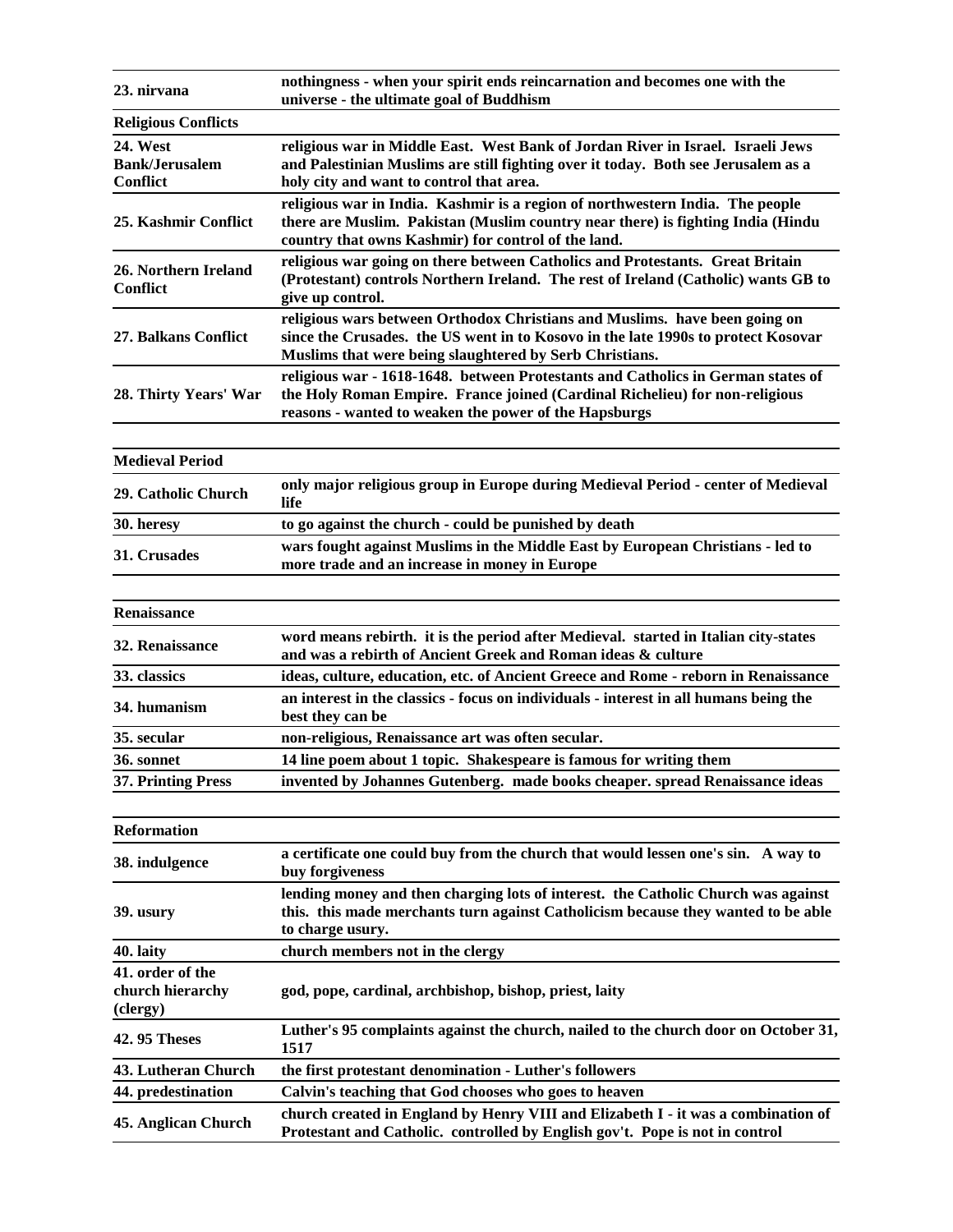**46. Inquisition** 

**47. Jesuits** 

| church court set up to punish Protestant heretics                         |
|---------------------------------------------------------------------------|
| society started by Ignatius - started Catholic schools all over the world |
|                                                                           |

| <b>World Empires/Trade</b><br><b>Routes</b>             |                                                                                                                                                                                                                                                                                                                                                                                                                                                                                                                                            |
|---------------------------------------------------------|--------------------------------------------------------------------------------------------------------------------------------------------------------------------------------------------------------------------------------------------------------------------------------------------------------------------------------------------------------------------------------------------------------------------------------------------------------------------------------------------------------------------------------------------|
| 48. trade routes                                        | road or waterway traveled to exchange products and ideas. many routes began<br>during Medieval Period:<br>1. silk roads across Asia to Mediterranean Sea (silk, tea, spices, porcelain)<br>2. trans-Saharan (across the Sahara) in North Africa (gold, salt, slaves)<br>3. maritime (sea) routes across Indian Ocean (textiles)<br>4. South China Sea routes connect China w/Southeast Asia (spices)<br>5. W'ern Europe: river routes (Rhine) and trade on the Mediterranean Sea<br>6. N'ern Europe: links to the Black Sea (Danube River) |
| 49. shogun                                              | Japanese military leader. had the political power in Japan. tried to keep E'peans<br>out of Japan during this time.                                                                                                                                                                                                                                                                                                                                                                                                                        |
| 50. isolationism                                        | national policy of not interacting with the rest of the world - ex. Japan                                                                                                                                                                                                                                                                                                                                                                                                                                                                  |
| 51. foreign enclaves                                    | special areas in China where the emperor allowed E'pean trading companies to<br>trade.                                                                                                                                                                                                                                                                                                                                                                                                                                                     |
| <b>Exploration</b>                                      |                                                                                                                                                                                                                                                                                                                                                                                                                                                                                                                                            |
| 52. spices                                              | product that Europe relied on - came from Asia                                                                                                                                                                                                                                                                                                                                                                                                                                                                                             |
| 53. middleman                                           | someone who buys something and then sells it to someone else - the Arabs were<br>middlemen for spices                                                                                                                                                                                                                                                                                                                                                                                                                                      |
| 54. Gold, Glory, God                                    | 3 reasons why Europeans wanted to explore the world - money, fame, and spread<br><b>Christianity</b>                                                                                                                                                                                                                                                                                                                                                                                                                                       |
| 55. cultural diffusion                                  | the spread of culture                                                                                                                                                                                                                                                                                                                                                                                                                                                                                                                      |
| 56. circumnavigate                                      | to go around the world - first done by Magellan's crew - then by Drake                                                                                                                                                                                                                                                                                                                                                                                                                                                                     |
| 57. conquistador                                        | an early Spanish conqueror/explorer - ex. Cortez and Pizarro                                                                                                                                                                                                                                                                                                                                                                                                                                                                               |
| 58. colony                                              | a settlement ruled by a "parent country"                                                                                                                                                                                                                                                                                                                                                                                                                                                                                                   |
| 59. Columbian<br><b>Exchange</b>                        | exchange of goods and ideas between the Old and New Worlds. Named after<br>Christopher Columbus. changed the world as new products were brought new<br>places. ex. corn to Africa                                                                                                                                                                                                                                                                                                                                                          |
| 60. plantation system                                   | throughout the Americas, E'peans set up farming plantations to grow cash crops.<br>they used Native Americans to do labor. when they died of diseases, E'peans began<br>taking slaves from Africa.                                                                                                                                                                                                                                                                                                                                         |
| 61. Mercantilism                                        | belief that a country's power depends on its wealth. caused nations of the world to<br>try and build up wealth.                                                                                                                                                                                                                                                                                                                                                                                                                            |
| 62. bullion                                             | gold and silver - it's how a nation's wealth was measured                                                                                                                                                                                                                                                                                                                                                                                                                                                                                  |
| 63. triangular trade                                    | a trade route with 3 legs that forms a triangle - used during this time period.<br>connected Europe, Africa, and the Americas                                                                                                                                                                                                                                                                                                                                                                                                              |
| 64. the 3 legs of the<br>main triangular<br>trade route | 1. Europe to Africa (w/rum and manufactured goods)<br>2. Africa to Caribbean (w/slaves - called the Middle Passage)<br>3. Caribbean to Europe (w/sugar and rum)                                                                                                                                                                                                                                                                                                                                                                            |
| 65. sugarcane                                           | crop planted in Caribbean by English - very profitable - made the need for slaves<br>grow                                                                                                                                                                                                                                                                                                                                                                                                                                                  |
| 66. diseases                                            | Europeans brought diseases with them to New World - the diseases killed off the<br><b>Native American population (especially small pox)</b>                                                                                                                                                                                                                                                                                                                                                                                                |
| 67. Middle Passage                                      | middle leg of triangular trade route - voyage slaves took across the Atlantic                                                                                                                                                                                                                                                                                                                                                                                                                                                              |
| <b>Absolute Monarchs</b>                                |                                                                                                                                                                                                                                                                                                                                                                                                                                                                                                                                            |
| 68. absolutism                                          | belief in form of government where one person or group of people has unlimited<br>power                                                                                                                                                                                                                                                                                                                                                                                                                                                    |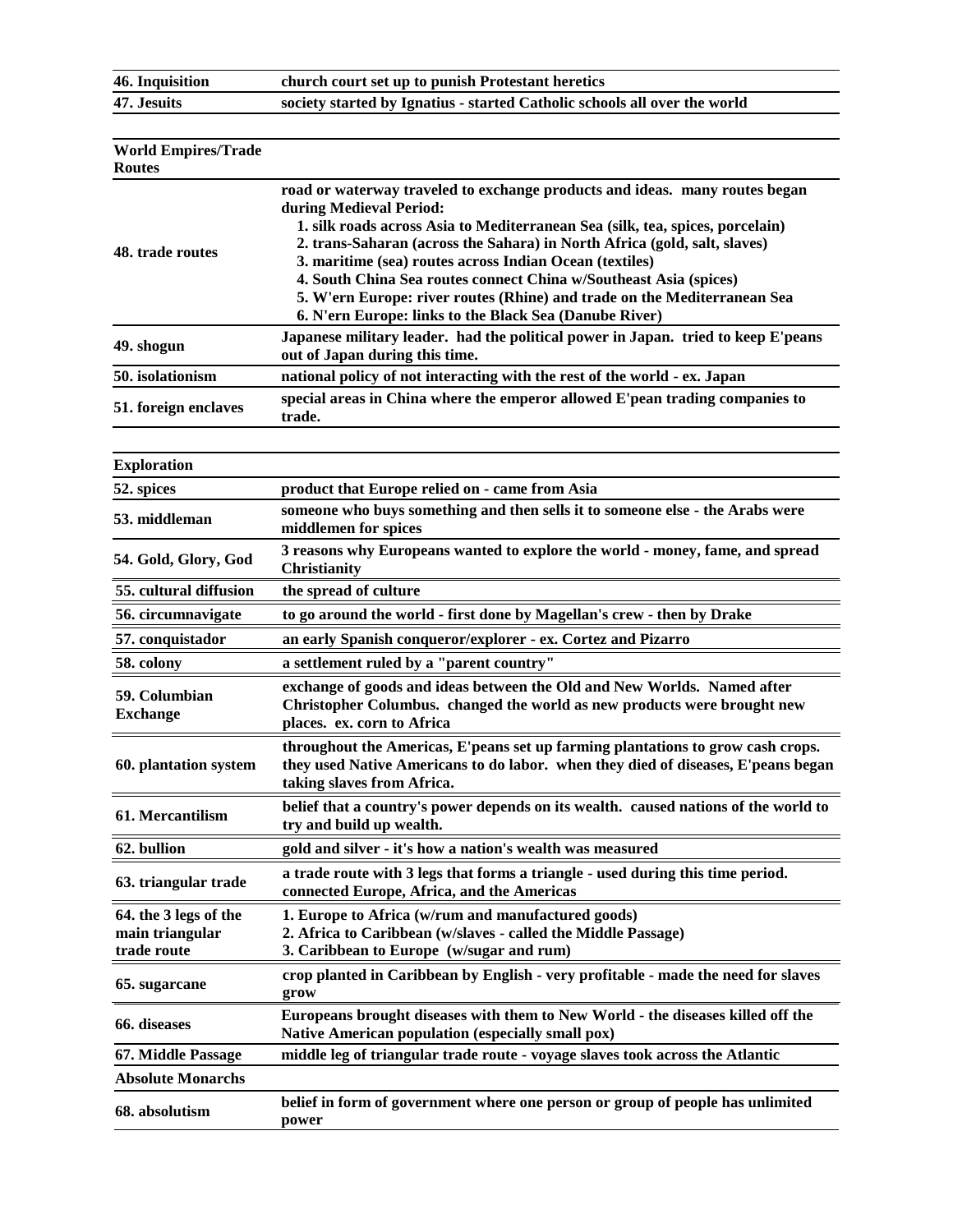| 69. divine right                                                                                                  | belief that monarchs get their power and their right to rule directly from God -<br>therefore they could have absolute power                                                                                                                                                                               |
|-------------------------------------------------------------------------------------------------------------------|------------------------------------------------------------------------------------------------------------------------------------------------------------------------------------------------------------------------------------------------------------------------------------------------------------|
| <b>70. Edict of Nantes</b>                                                                                        | created by Henry IV of France, it gave French Protestants their religious freedom -<br>taken away by Louis XIV of France who then took away the Protestants' religious<br>freedom. It is an example of absolute power because it was created and then taken<br>away on the whim of a king.                 |
| 71. Huguenots                                                                                                     | <b>French Protestants</b>                                                                                                                                                                                                                                                                                  |
| <b>Scientific Revolution</b>                                                                                      |                                                                                                                                                                                                                                                                                                            |
| 72. Scientific Method                                                                                             | the methods for finding the truth by examining facts and using reason. developed<br>by Francis Bacon. The steps are: 1. observe 2. hypothesis 3. test hypothesis                                                                                                                                           |
| 73. hypothesis                                                                                                    | a theory to explain why something happens                                                                                                                                                                                                                                                                  |
| 74. reason                                                                                                        | using logic, thinking, and observation to figure something out. when someone tests<br>a hypothesis instead of just relying on tradition or belief they are using reason.<br>during scientific revolution people began using reason.                                                                        |
| 75. heliocentric theory                                                                                           | Copernicus' idea that the sun was the center of the universe. Proven by Kepler and<br>Galileo.                                                                                                                                                                                                             |
| <b>Enlightenment</b>                                                                                              |                                                                                                                                                                                                                                                                                                            |
| 76. natural law                                                                                                   | moral laws that can be proven with reason just like scientific laws                                                                                                                                                                                                                                        |
| <b>Revolutions: Causes of</b><br><b>Revolutions</b>                                                               |                                                                                                                                                                                                                                                                                                            |
|                                                                                                                   | 77. Enlightenment Ideas new and better ways of doing things                                                                                                                                                                                                                                                |
| <b>78. Unpopular Methods</b><br>of Rule                                                                           | when people don't like the way the gov't works/does things or the type of gov't                                                                                                                                                                                                                            |
| <b>79. Economic Distress</b>                                                                                      | money problems - taxes too high, not enough money, etc                                                                                                                                                                                                                                                     |
| 80. Social Injustice                                                                                              | when a group of people are treated unfairly                                                                                                                                                                                                                                                                |
| 81. Religious<br><b>Intolerance</b>                                                                               | when a religious group is treated unfairly or outlawed                                                                                                                                                                                                                                                     |
| 82. Nationalism                                                                                                   | a great pride in your people or nation and wanting them to be independent if you<br>are ruled by an outside country                                                                                                                                                                                        |
| <b>Revolutions: English</b><br><b>Democracy</b> , English<br><b>Civil War &amp; Glorious</b><br><b>Revolution</b> |                                                                                                                                                                                                                                                                                                            |
| 83. Magna Carta                                                                                                   | English document signed in 1215; Placed clear limits on the English King; The<br>King was now under the rule of law-- could not tax without Royal Council<br>approval, could not put a man in jail without trial by jury                                                                                   |
| 84. Common Law                                                                                                    | body of English law - applied to all people                                                                                                                                                                                                                                                                |
| 85. jury trial                                                                                                    | a trial where guilt or innocence is decided by a group of peers, NOT just some<br>judge.                                                                                                                                                                                                                   |
| 86. Parliament                                                                                                    | like our Congress. majority of people in it were Puritans. they led English Civil<br>War against Charles I. after the Glorious Revolution they had more power than the<br>monarch.                                                                                                                         |
| <b>87. Glorious Revolution</b>                                                                                    | called this because there was no bloodshed. Parliament asked William and Mary to<br>come take over England. They didn't want absolute monarchs any more. After<br>this, Parliament has more power than the king. William and Mary do what<br>Parliament wants b/c they're thankful to get to the monarchs. |
| 88. Bill of Rights                                                                                                | list of rights given to the English people by William and Mary                                                                                                                                                                                                                                             |
| <b>Revolutions: American</b><br><b>Revolution</b>                                                                 |                                                                                                                                                                                                                                                                                                            |
| 89. Declaration of<br>Independence                                                                                | written by Jefferson. influenced by Enlightenment - especially Locke. people have<br>rights (life, liberty, and pursuit of happiness), rights can't be taken away, gov't<br>exists to protect rights, when gov't doesn't people should rebel.                                                              |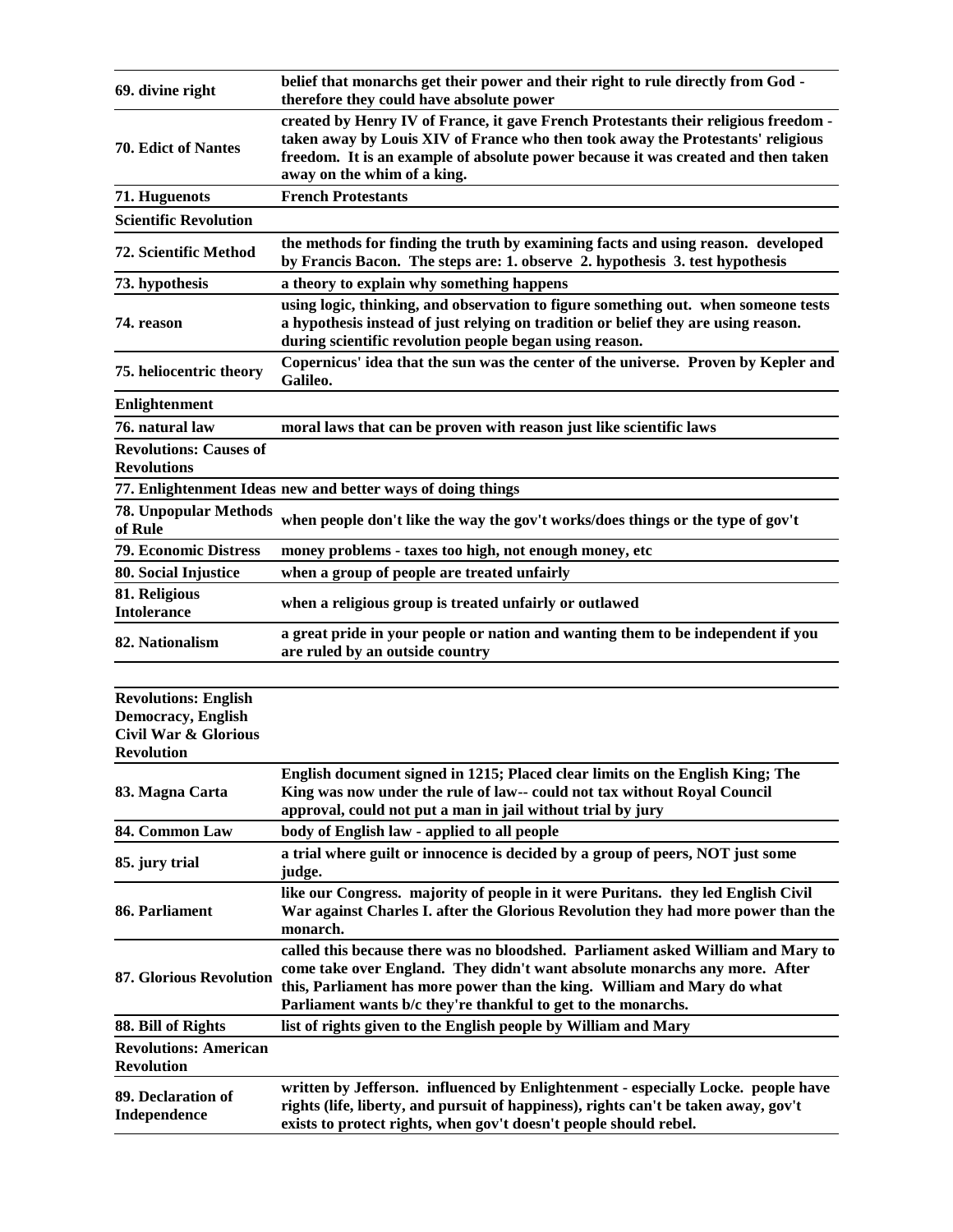| 90. US Constitution                                             | influenced by the Enlightenment. Bill of Rights based on English Bill of Rights,<br>Locke's ideas, and Voltaire's ideas. Gov't is set up based on Montesquieu's ideas                                                                                              |
|-----------------------------------------------------------------|--------------------------------------------------------------------------------------------------------------------------------------------------------------------------------------------------------------------------------------------------------------------|
| <b>Revolutions: French</b><br><b>Revolution</b>                 |                                                                                                                                                                                                                                                                    |
| 91. Bastille                                                    | French prison. July 14, $1789$ = Bastille Day (like our July 4) On this day the Third<br>Estate stormed the Bastille and released several political prisoners. This is the<br>beginning of the French Revolution.                                                  |
| 92. Reign of Terror                                             | after the Third Estate liberals took over the French gov't they began executing<br>anyone who disagreed with them. This led to chaos and more revolution.<br>Eventually Napoleon takes over, becomes dictator, and brings order.                                   |
| 93. Code of Napoleon                                            | laws of Napoleon. made all people equal. he spread these ideas all over Europe as<br>he conquered it.                                                                                                                                                              |
| <b>Revolutions: Other</b><br><b>Revolutions</b>                 |                                                                                                                                                                                                                                                                    |
| 95. Haitian Revolution                                          | Toussaint L'Ouverture leads Haitian slaves in an uprising. Creates first black run<br>country in the New World. Inspired by American and French Revolutions.                                                                                                       |
| 96. South<br><b>American Revolutions</b>                        | inspired by French and US revolutions. Bolivar leads S American countries to fight<br>for independence from Spain.                                                                                                                                                 |
| <b>Revolutions: Congress</b><br>of Vienna                       |                                                                                                                                                                                                                                                                    |
|                                                                 | meeting of European countries after many years of fighting France. they met to<br>97. Congress of Vienna come up with a plan to restore order to Europe. Europe was a mess after all the<br>fighting                                                               |
| 98. balance of power                                            | no one country should be too powerful - the way France had been                                                                                                                                                                                                    |
| 99. liberals                                                    | in general, these are people who want more changes and more freedoms. at this<br>time they were unhappy with Congress of Vienna. they wanted enlightened gov't.<br>they did not want absolute monarchs                                                             |
| 100. conservatives                                              | in general, these are people who want less changes, a stronger central gov't, and<br>fewer individual rights. Metternich was a conservative.                                                                                                                       |
| 101. nationalists                                               | were unhappy with Congress of Vienna. they wanted their people to have their<br>own countries - not be ruled by others. many people were ruled by others in order<br>for there to be a balance of power.                                                           |
| 102. Revolutions of<br>1848                                     | started throughout Europe as people revolted against the conservatives and the<br>Congress of Vienna. revolutions were led by those who were nationalists and/or<br>liberals.                                                                                      |
| <b>Revolutions:</b><br>Unification of Italy &<br><b>Germany</b> |                                                                                                                                                                                                                                                                    |
| 103. nationalism                                                | love for your country/people & wanting to have your country strong (often a cause<br>of revolution)                                                                                                                                                                |
| 104. nation-state                                               | a state that is based on a common nationality/ethnic group                                                                                                                                                                                                         |
| 105. German<br><b>Confederation</b>                             | after Napoleon defeated this was created to be a buffer to the French. it was an<br>association of German states. it was the beginning of the German states working<br>together. helped lead to Germany becoming unified.                                          |
| 106. realpolitik                                                | the belief that a country should do whatever it has to do to benefit itself. this was<br>Bismarck's philosophy. it was the reason he went to war - it helped Prussia/the<br>German people. (decisions will be decided by "blood & iron")                           |
| 107. Franco-Prussian<br>War                                     | Prussia fought & beat France. Prussia led by Bismarck. took land from France -<br>Alsace-Lorraine - that Bismarck wanted to help unify Germany. example of<br>realpolitik                                                                                          |
| <b>Industrial Revolution</b>                                    |                                                                                                                                                                                                                                                                    |
| 108. Enclosure<br><b>Movement</b>                               | movement in Great Britain where large land owners fenced in their lands that used<br>to be open to public use. Now fewer people could be farmers (since they couldn't<br>use the public lands) and it created a large group of available workers for<br>factories. |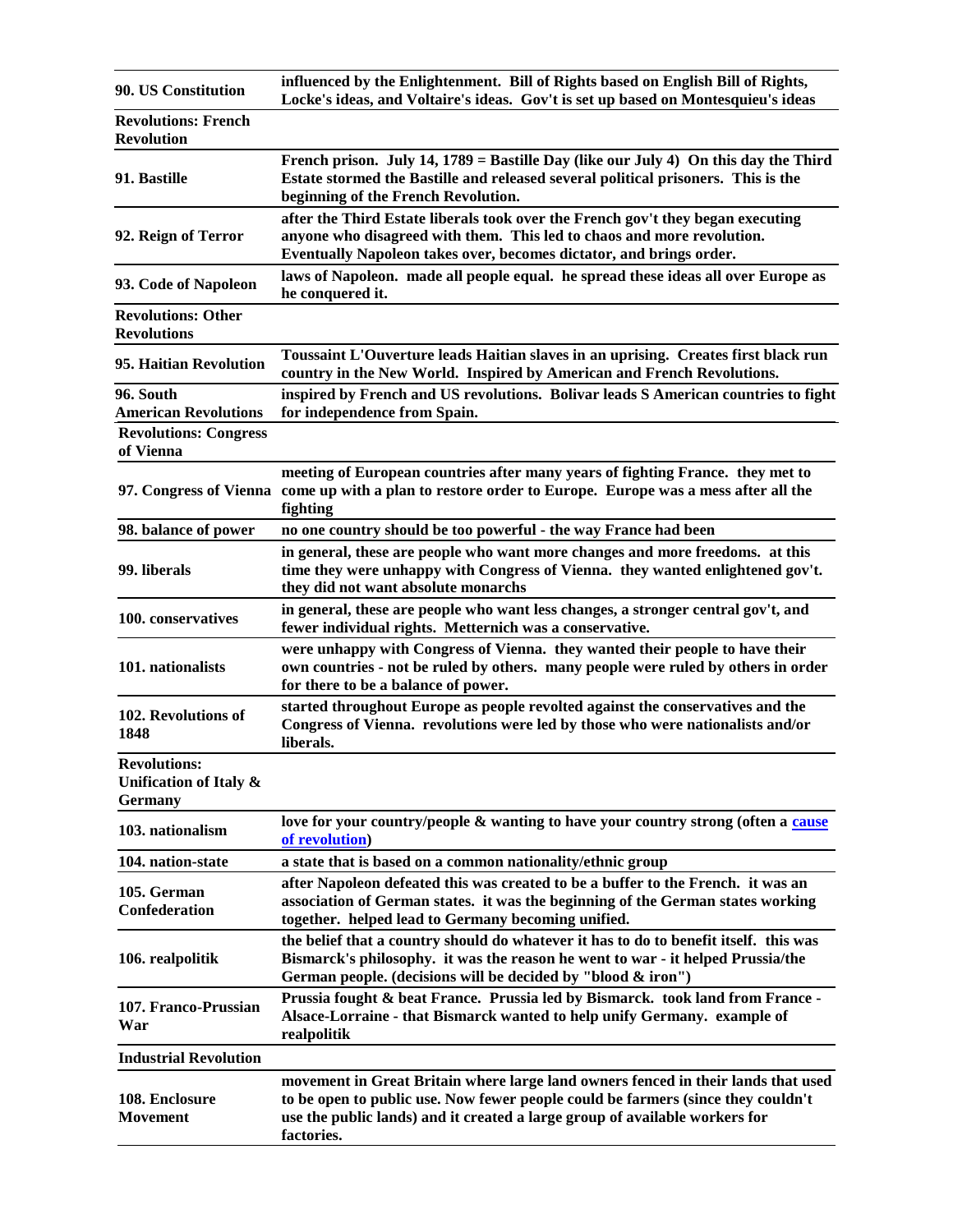| 109. industrial<br>revolution              | a time of great change in the way things were produced. work began to be done at<br>in factories by machines instead of at home by hand more and more people began<br>moving to cities and leaving the farm                                                                                                                                                                                                                                                                                                                      |
|--------------------------------------------|----------------------------------------------------------------------------------------------------------------------------------------------------------------------------------------------------------------------------------------------------------------------------------------------------------------------------------------------------------------------------------------------------------------------------------------------------------------------------------------------------------------------------------|
| 110. capital                               | money that is available to be spent on a business.                                                                                                                                                                                                                                                                                                                                                                                                                                                                               |
| 111. entrepreneur                          | a person who takes a risk to start a business in order to hopefully make money                                                                                                                                                                                                                                                                                                                                                                                                                                                   |
| 112. factory system                        | instead of all work being done by individuals in their own homes, all the workers<br>came together in one location (a factory)                                                                                                                                                                                                                                                                                                                                                                                                   |
| Capitalism v. Socialism                    |                                                                                                                                                                                                                                                                                                                                                                                                                                                                                                                                  |
| 113. capitalism                            | type of economic system. major goals are to make money (capital) and to be free.<br>this is what the US has.<br>pure capitalism is called laissez-faire - leave the economy alone and let nature take<br>its course.<br>benefits: people are free to make money the way they want to, anyone with an idea<br>has a chance of becoming rich so there are lots of ideas<br><i>problems:</i> there is no guarantee you'll make money, you could lose money, if<br>owners are too free they may mistreat workers to make more money  |
| 114. labor union                           | group of workers united to force owners into improving working conditions                                                                                                                                                                                                                                                                                                                                                                                                                                                        |
| 115. strikes                               | workers refuse to work as a protest (used by unions)                                                                                                                                                                                                                                                                                                                                                                                                                                                                             |
| 116. socialism                             | type of economic system. believes that all people should be equal and no one<br>should make more \$ than anyone else. individuals don't own anything - the society<br>owns everything together. the government must be in control of everything and<br>own everything to make sure that everyone is equal.<br>benefits: everyone is equal, no one is poorer than anyone else<br>problems: since you can't make \$ there's no reason to come up with new ideas, plus<br>not all people want to be equal - some want to be better. |
| 117. collective<br>bargaining              | when owners and union representatives sit down to discuss working conditions                                                                                                                                                                                                                                                                                                                                                                                                                                                     |
| <b>Imperialism</b>                         |                                                                                                                                                                                                                                                                                                                                                                                                                                                                                                                                  |
| 118. Imperialism                           | policy of building an empire to extend a nation's power and territory - when one<br>country takes over others and builds an empire.                                                                                                                                                                                                                                                                                                                                                                                              |
| 119. Protectorate                          | a country whose policies are guided by a foreign nation                                                                                                                                                                                                                                                                                                                                                                                                                                                                          |
| 120. Colony                                | a settlement of people outside their homeland, linked with the parent country by<br>trade and direct government control (a settlement of people directly ruled by a<br>mother country)                                                                                                                                                                                                                                                                                                                                           |
|                                            | 121. Sphere of influence area in a country where a foreign power has exclusive right to trade or investment                                                                                                                                                                                                                                                                                                                                                                                                                      |
| 122. East India<br>Company                 | British traders that band together for trading rights in India. Use force for parts<br>of India to trade with them only.                                                                                                                                                                                                                                                                                                                                                                                                         |
| 123. Boxer Rebellion                       | Boxers were a group of anti-foreigner Chinese. they rebelled against the<br>imperialist E'pean countries that were trading in China. the E'peans defeated<br>them so that they could keep trading in China                                                                                                                                                                                                                                                                                                                       |
| World War I &<br><b>Russian Revolution</b> |                                                                                                                                                                                                                                                                                                                                                                                                                                                                                                                                  |
| 124. Imperialism                           | building an empire - extending power $\&$ territory. caused countries to compete $\&$<br>become enemies                                                                                                                                                                                                                                                                                                                                                                                                                          |
| 125. Militarism                            | policy of building up military to make it the best. when countries have big<br>militaries they often want to use them.                                                                                                                                                                                                                                                                                                                                                                                                           |
| 126. Nationalism                           | love for your country - wanting to be independent/strong. countries all wanted to<br>be the best and colonies wanted to be independent. each country in Europe wanted<br>to be the best.                                                                                                                                                                                                                                                                                                                                         |
| 127. Alliances                             | countries join together $b/c$ of mutual beliefs $\&$ desires and agree to help each other<br>if attacked. now if 1 country is attacked others will end up being involved.<br>alliances led to diplomatic failures before WWI.                                                                                                                                                                                                                                                                                                    |
| 128. Triple Alliance                       | Germany, Austria-Hungary, Italy (Italy later drops out) (became known as the<br><b>Central Powers</b> )                                                                                                                                                                                                                                                                                                                                                                                                                          |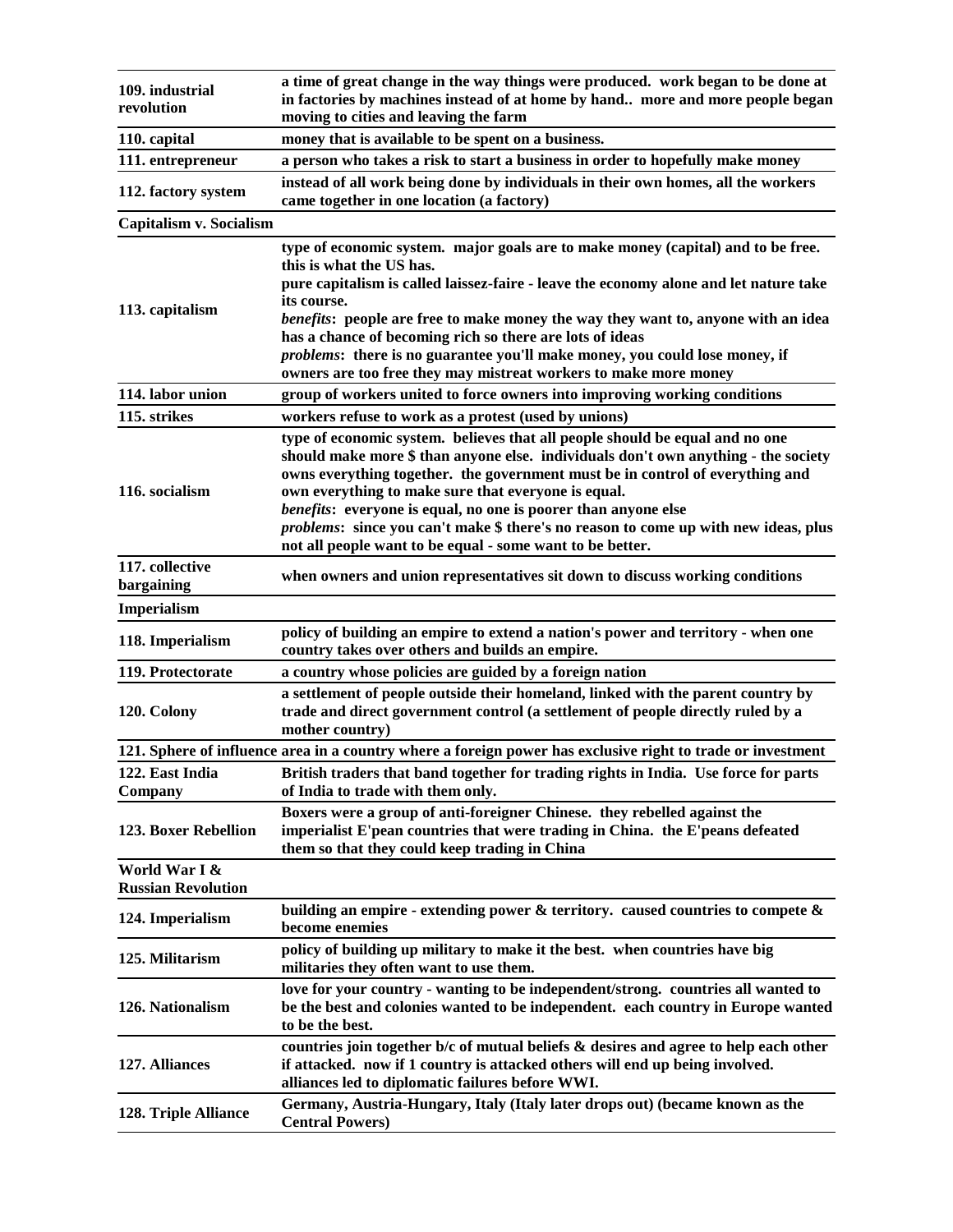| 129. Triple Entente                 | Britain, France, Russia (became known as the Allied Powers - US is on this side)                                                                                                                                                                                                         |
|-------------------------------------|------------------------------------------------------------------------------------------------------------------------------------------------------------------------------------------------------------------------------------------------------------------------------------------|
| 130. Lusitania                      | British passenger ship. sunk by German u-boat. many American civilians killed.<br>US mad at Germany. US begins to think about going to war.                                                                                                                                              |
| 131. Zimmerman<br><b>Telegram</b>   | telegram Germany sent Mexico. asked Mexico to attack US to keep US from being<br>able to fight in Europe. Germany would then help Mexico get Texas, New Mex.,<br>and Arizona back. made US mad at Germany.                                                                               |
| 132. coup d'etat                    | when a group takes over a gov't and its leaders in a quick often violent way                                                                                                                                                                                                             |
| <b>133. NEP</b>                     | Lenin's New Economic Policy. He allowed some capitalism even though he was a<br>socialist because he wanted to improve the Soviet economy.                                                                                                                                               |
| 134. Treaty of<br><b>Versailles</b> | treaty that ended WWI. created at Paris Peace Conference. treaty greatly<br>punished Germany - they couldn't have a military, they had to pay money, they<br>lost all their colonies. effect on Germany of this treaty would lead to WWII.                                               |
| <b>135.14 Points</b>                | Woodrow Wilson's plan to fix the world after WWI                                                                                                                                                                                                                                         |
| 136. League of Nations              | most important part of Wilson's 14 points. all the nations of the world would work<br>together to solve world problems. US never joined.                                                                                                                                                 |
| 137. Mandate System                 | E'pean countries given temporary control of a territory to help it eventually<br>become independent. France (Syria & Lebanon) & Great Britain (Jordan &<br>Palestine - which becomes Israel) had mandates in Middle East.                                                                |
| <b>Between the Wars</b>             |                                                                                                                                                                                                                                                                                          |
| <b>138. Great Depression</b>        | worldwide economic depression in 1930s. caused by US stock market crash and<br>effects from WWI.                                                                                                                                                                                         |
| 139. totalitarian                   | type of gov't w/total & absolute power. after WWI, many gov't like this came<br>about. usually they took away rights but also built their country's economy,<br>military, and pride.                                                                                                     |
| 140. fascism                        | extreme militarism and extreme nationalism                                                                                                                                                                                                                                               |
| 141. Nazi Party                     | political party Hitler was the head of. believed in total gov't control                                                                                                                                                                                                                  |
| 142. Fascist Party                  | political party Mussolini was the head of. EXTREMELY nationalistic - almost<br>worships the gov't.                                                                                                                                                                                       |
| 143.5 Year Plans                    | Stalin had several 5 Year Plans to fix/modernize the Soviet economy                                                                                                                                                                                                                      |
| 144. Great Purge                    | when Stalin killed 20 million Soviets that disagreed w/him                                                                                                                                                                                                                               |
| 145. collectivization               | Stalin combined all farms under gov't control                                                                                                                                                                                                                                            |
| World War II                        |                                                                                                                                                                                                                                                                                          |
| 146. appeasement                    | giving someone their way to avoid a fight                                                                                                                                                                                                                                                |
| 147. Blitzkrieg                     | lightning fast war - Germany took over Europe as fast as lightning ex. war starts<br>when they take over Poland.                                                                                                                                                                         |
| 148. Outline of WWII                | 1. Germany invades Poland - war begins<br>2. Germany conquers France<br>3. Germany begins bombing Britain - Battle of Britain - they don't defeat British<br>4. Japan attacks Pearl Harbor & brings US into war.<br>5. D-Day - Allies invade Europe<br>6. US drops atomic bombs on Japan |

|                            | <u>v. UB drops atomic bombs on Japan</u>                                                 |
|----------------------------|------------------------------------------------------------------------------------------|
|                            | Roosevelt, Churchill, & Stalin meet and decide to:<br>1. divide Germany into 4 zones     |
| 149. Yalta Conference      | 2. create United Nations                                                                 |
|                            | 3. disarm Germany                                                                        |
|                            | 4. destroy Nazi Party                                                                    |
| <b>150. United Nations</b> | place for countries to meet & discuss world problems & create solutions                  |
| 151. Superpowers           | 2 most powerful countries after WWII - US and USSR                                       |
| 152. Atomic Bomb           | dropped by US on Japanese cities of Hiroshima and Nagasaki. caused Japan to<br>surrender |
| 153. Axis Powers           | fascist. Germany, Japan, and Italy                                                       |
| <b>154. Allied Powers</b>  | <b>US, Great Britain, Soviet Union</b>                                                   |
|                            |                                                                                          |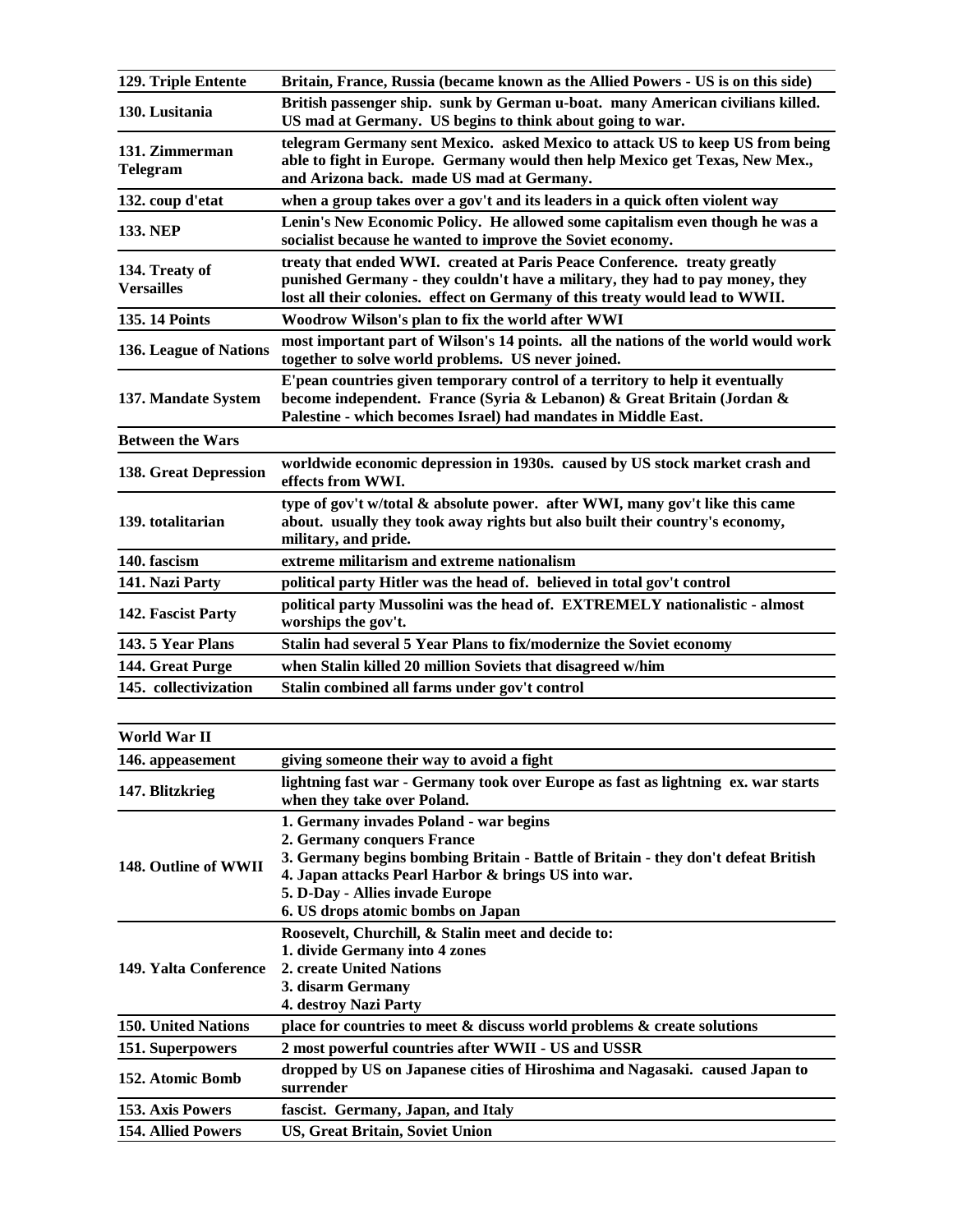| The Holocaust & Other                  |                                                                                                                                                                                                          |
|----------------------------------------|----------------------------------------------------------------------------------------------------------------------------------------------------------------------------------------------------------|
| <b>Examples</b>                        |                                                                                                                                                                                                          |
| of Genocide                            |                                                                                                                                                                                                          |
| 155. genocide                          | deliberate attempt to kill all members of a racial, cultural, or ethnic group                                                                                                                            |
| 156. anti-Semitism                     | anti-Jewish.                                                                                                                                                                                             |
| 157. Holocaust                         | Hitler's attempt to get rid of all Jews - called his Final Solution. Jews were blamed<br>for losing WWI and for causing the Great Depression.                                                            |
| 158. Armenian<br>Genocide              | <b>Armenian leaders killed by Ottoman Empire</b>                                                                                                                                                         |
| 159. Great Purge                       | Stalin kills 20 million of his own people                                                                                                                                                                |
| 160. Killing Fields                    | Pol Pot, dictator of Cambodia, kills educated people & minorities                                                                                                                                        |
| 161. Rwanda                            | Tutsi minority is slaughtered by Hutu majority in 1990s                                                                                                                                                  |
| 162. Balkans                           | Muslims & Croats are slaughtered by Bosnian Serbs                                                                                                                                                        |
| 163. Cold War                          | -US v. USSR - capitalism v. socialism - West v. East - NATO v. Warsaw Pact<br>-called "Cold" because the 2 sides didn't actually fight but worked to stop each<br>other                                  |
| 164. Marshall Plan                     | after WWII, we gave W'ern Europe \$13 billion to help them rebuild & to gain<br>influence (stop spread of communism there) named for George Marshall - WWII<br>general & US Sec of State                 |
| <b>165. Truman Doctrine</b>            | Pres. Truman's ideas that the US would "lead the fight against communism".<br>Caused us to get involved in conflicts around the world                                                                    |
| 166. Containment                       | Policy of Truman Doctrine. US would not fight USSR but would contain<br>communism or stop it from spreading                                                                                              |
| <b>167. NATO</b>                       | <b>North Atlantic Treaty Organization</b><br>the alliance we were in with other w'ern capitalist countries against communism                                                                             |
| 168. Warsaw Pact                       | alliance between the USSR and the E'ern European countries they dominated                                                                                                                                |
| 169. Berlin Wall                       | Soviets build wall around E Berlin so that its citizens can't leave and go to W<br>Berlin (a real-life Iron Curtain)                                                                                     |
| 170. Cuban Missile<br><b>Crisis</b>    | Soviets place nuclear missiles in Cuba. US orders them to be removed $\&$ sets up a<br>naval blockade of Cuba. It appears as though Cold War will become Hot War.<br>Soviets back down, remove missiles. |
| 171. Iron Curtain                      | term used to describe the separation between Communist E'ern Europe and<br><b>Capitalist W'ern Europe</b>                                                                                                |
| 172. Korean War                        | we fight N Korea to keep communists from taking over S Korea. Korea divided on<br>38th parallel.                                                                                                         |
| 173. Vietnam War                       | we fight N Vietnam to keep communists from taking over S Vietnam                                                                                                                                         |
| 174. Arms Race                         | competition between US & USSR to get best military                                                                                                                                                       |
| 175. mutual destruction                | also called deterrence theory. knowing that both you & your enemy could destroy<br>each other. This is the main reason we never went to war with the USSR.                                               |
| <b>Communist</b><br><b>Revolutions</b> |                                                                                                                                                                                                          |
|                                        | Chinese communists - led by Mao - defeat Chinese nationalists - led by Chiang<br>176. Chinese Civil War Kai-shek. Nationalists form new Chinese nation on island of Formosa. Form<br>country of Taiwan.  |
| 177. Vietnam War                       | <b>Communists - led by Ho Chi Minh - lead a revolution against French imperialists</b><br>and then against the US.                                                                                       |
| Independence<br><b>Movements</b>       |                                                                                                                                                                                                          |
| 178. Indian                            | led by Gandhi against British. India divided into India, West Pakistan (now                                                                                                                              |
| Independence                           | Pakistan), and East Pakistan (now Bangladesh)                                                                                                                                                            |
| 179. passive resistance                | fighting without fighting. boycotts, marches, protests, sit-ins, etc. used by Gandhi.                                                                                                                    |
| 180. apartheid                         | South African policy of separating whites and blacks. blacks were given<br>everything inferior. for decades black South Africans struggled for equality                                                  |